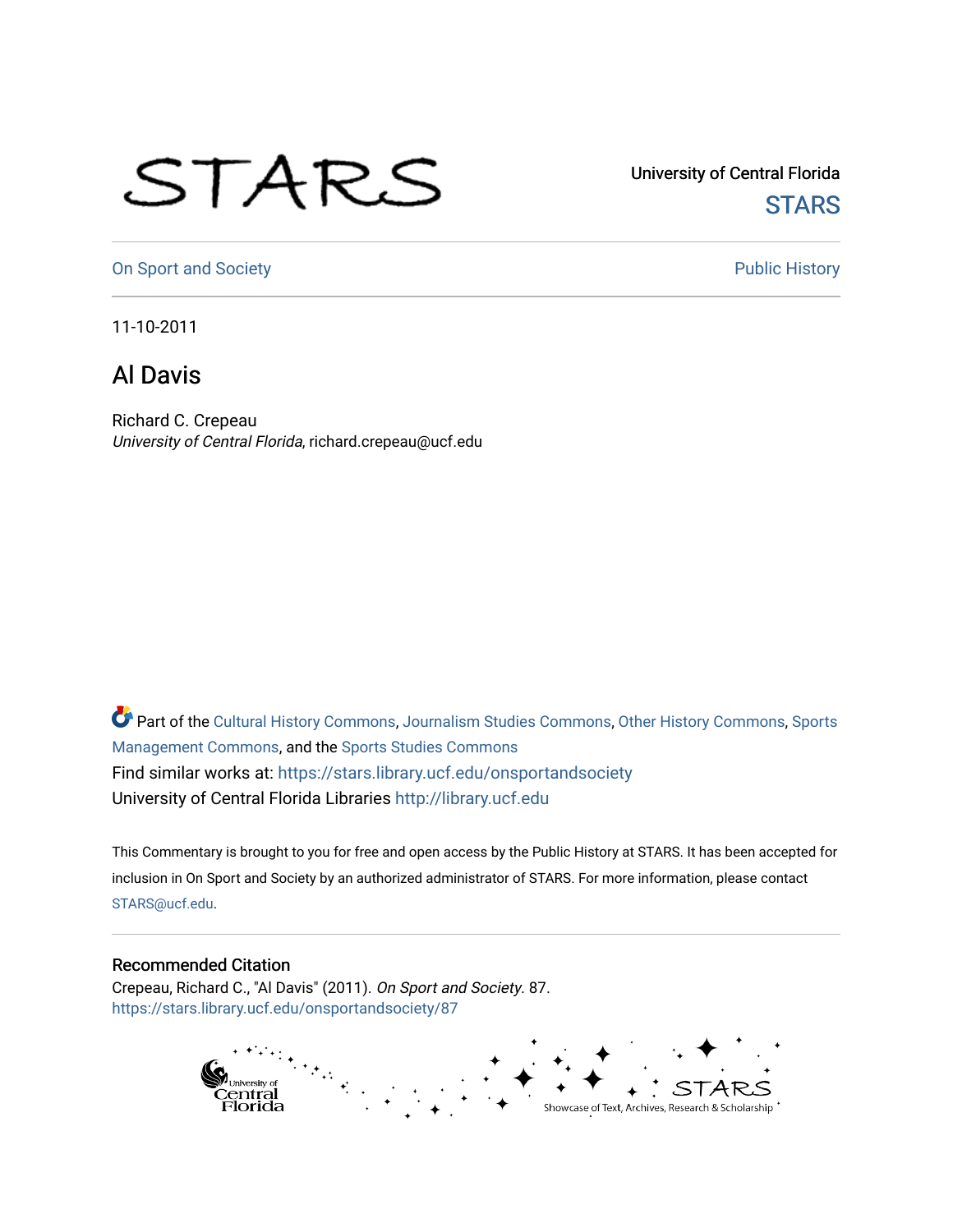## SPORT AND SOCIETY FOR ARETE

October 11, 2011,

Over the past weekend news came of the death of Al Davis at the age of 82. It did not make the nightly news in France or the newspapers that I saw. It was not until returning to England on Monday that I, really by chance, stumbled across the news of Davis' death. I can say I was surprised and somewhat taken aback by the possibility that I might have missed the death of such an important figure in the history of sport in America, particularly the history of the National Football League.

It could be argued that Al Davis was the most important figures in NFL history. He was certainly one of them. His career in football spanned all of the second half of the 20<sup>th</sup> century as well as the past 50 years of NFL history. Davis was involved in some way in nearly every important decision and development affecting professional football. As an assistant coach, coach, general manager, operating general partner, owner, commissioner of the AFL, and nemesis of Pete Rozelle, Al Davis shaped and reshaped the face of professional football both on and off the field.

Davis attended Wittenburg College and Syracuse University graduating with a degree in English. He had a passion for literature, jazz, and military history. He played junior varsity football. His first coaching jobs were at Adelphi University as line coach, and in the Army as head coach at an Army base. Davis worked in the personnel department of the Baltimore Colts at age 24. He later was an assistant coach at the Citadel and Southern Cal.

As with so many great coaches of his generation, Davis learned the offensive game working for Sid Gilman, head coach of the Los Angeles, and then San Diego, Chargers. At age 33 he was hired as head coach of the Oakland Raiders of the American Football League, where he was named coach of the year in his first year on the job. There years later, having reversed the fortunes of the Raiders, he was named Commissioner of the AFL, as it moved into lethal combat with the NFL.

When the two leagues merged Al Davis was not only excluded from the negotiating process, but was not informed of the decision until it was final. Pete Rozelle was named Commissioner of the new NFL, and Davis was left to contemplate his future. He had been a strong and significant figure in the war between the two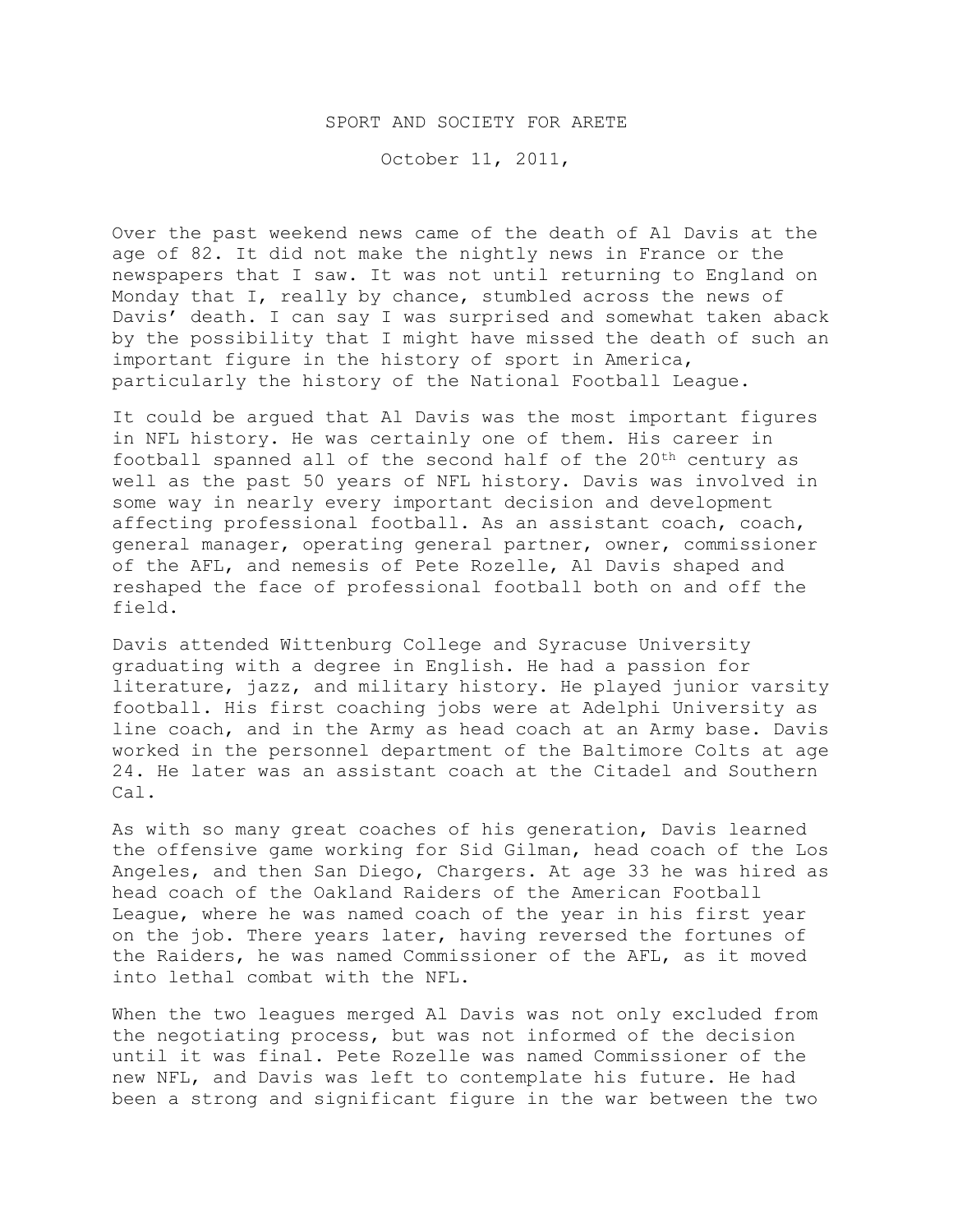leagues, and he was not prepared to accept the position of second banana in the new NFL. When he returned to the Oakland Raiders there was no doubt a sigh of relief in the Commissioner's office, knowing that Davis would not be joining them. He was now part owner and "managing general partner" of the team, a title that he coined for himself.

Davis' Raider teams played wide-open offensive football and aggressive defense and played it very well. Raider teams coached by John Madden amassed a record of 103-39-7 over ten years. Davis was a great judge of talent acquiring excellent players and excellent coaches. Davis hired Art Shell, the first African American head coach in the league, Tom Flores, the first Hispanic head coach in the league, and Amy Trask, the first woman head executive in the league. Davis' teams won eleven conference championships and three Super Bowls in five appearances.

During the 1970s and into the 80s Davis remained a force in the NFL, repeatedly challenging the power of the Commissioner while being part cause and part catalyst in bringing down the imperial rule of Commissioner Rozelle. He served on many of the most important league committees and generally played a significant role on them.

Most famously Davis challenged the league policy on moving a franchise, and was able to defy Rozelle and the owners who voted to stop him from moving the Raiders from Oakland to Los Angeles. It was a move motivated largely by greed and one that failed to produce the windfall profits from pay TV that Davis had envisioned for himself. But he did defeat the NFL in court and curbed the power of the Commissioner. This court decision also set off a great deal of franchise movement, which in turn contributed to expansion.

Indeed there developed a strong animosity between Rozelle and his nemesis. Still Davis was respected for his football knowledge by many coaches, some prominent executives, and owners including Carroll Rosenbloom and Tex Schramm. He remained close to many of his former players including Gene Upshaw, the Executive Director of the NFL Players Association. His relationship with Upshaw led him to advise the new Commissioner, Paul Tagliabue, on ways to settle the labor disputes that plagued the NFL for decades.

There were those around the league that came to despise him. At one NFL meeting an owner placed a parrot at the meeting room